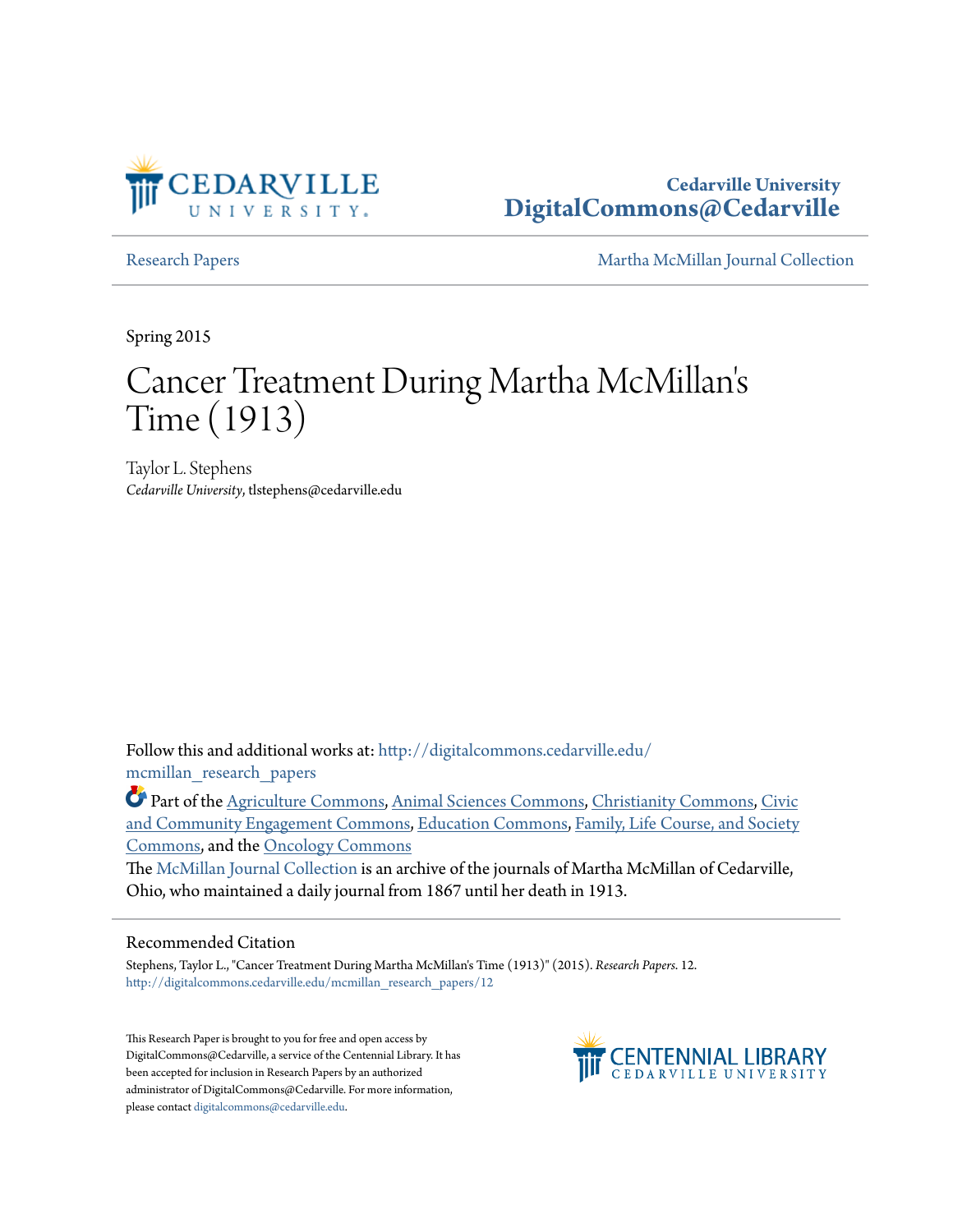### Cancer Treatment during Martha McMillan's Time (1913)

## Taylor Stephens

#### 2015

After reading the last four months of Martha McMillan's life, it is clear that some sort of serious illness ended her life. This illness is described as "sickness of the bowels, liver, and stomach" in her death certificate. Her illness was accompanied by multiple symptoms such as lethargy, joint pain, and abdominal pain. Martha, being a strong, stoic woman, did not record much of her personal struggles this late in life and chose instead to focus on her family, especially her grandson Rankin. However, after conferring with Suzanne Lefever, R.N., it seems most likely to me that she suffered from a mixture of rheumatism, or rheumatoid arthritis, and abdominal cancer. During the last few weeks of her life, she traveled to Kenton, Ohio, where she received what she calls "treatments," a frustratingly vague statement which is not explained in the journal. What then was involved in these treatments?

When she traveled to Kenton, Martha did not go to a hospital. She stayed at a private residence with her nurse Miss Benline and a few other women who were also ill. Because of this situation, it can be deduced that she did not receive any form of radiation treatment during this time in her life, because the equipment could only be found at a hospital, and she never mentions going to a hospital to receive treatment (McDonnell). Dr. Lathina, her oncologist, came to administer these treatments at the residence in Kenton. Because they are not administered at a hospital, it also seems to be a more experimental treatment. A cancer treatment that was rising in popularity during this time was trypsin, which contained enzymes derived from animal pancreas, and was a liquid that would be injected directly into a tumor, or a powder to be dissolved in water and ingested orally.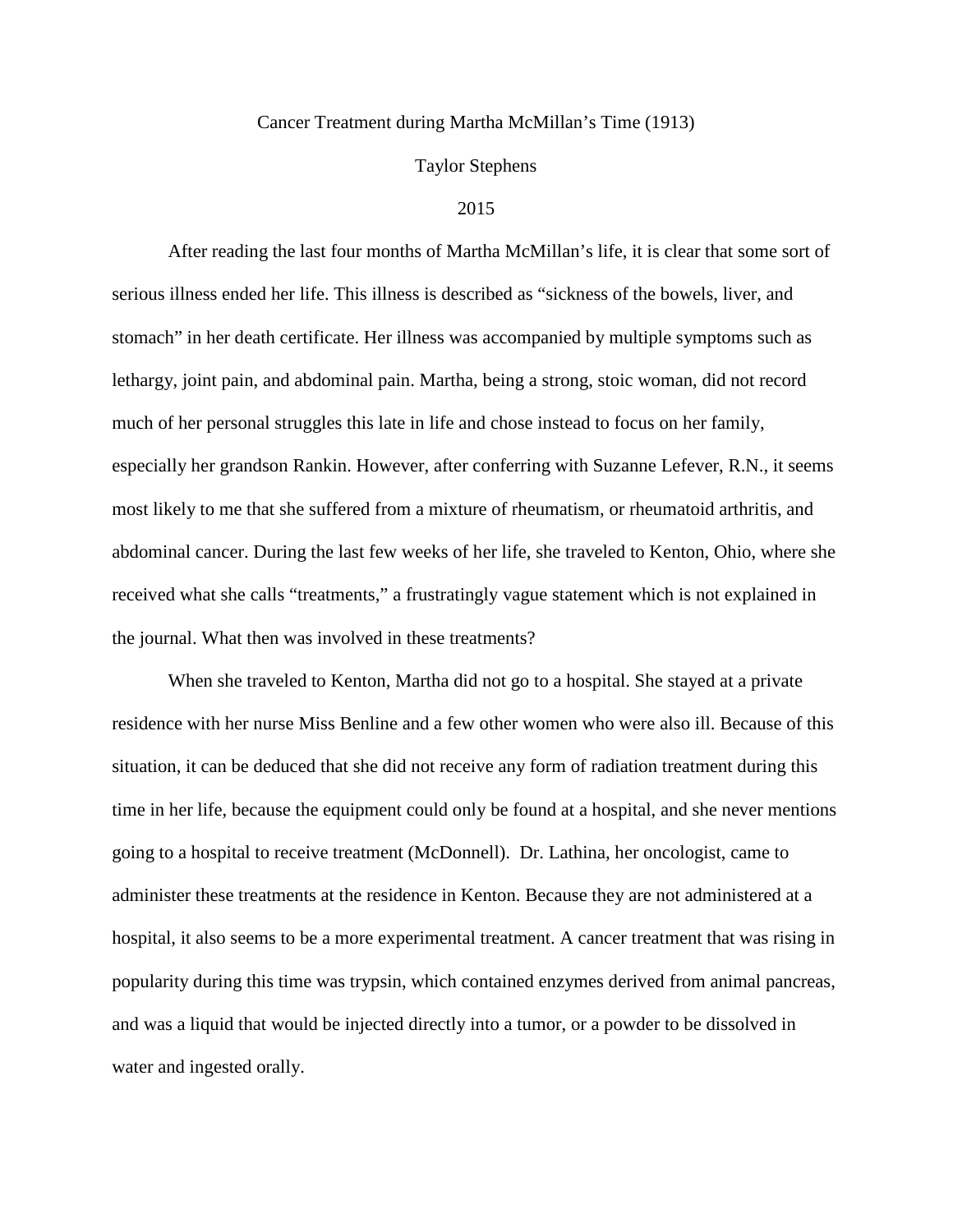During the mid-19th century, a new treatment for cancer surfaced, one that relied on injectable enzymes to target and kill a cancer. These pancreatic enzymes, called trypsin, were first discovered by French physician Lucien Corvisart, and later perfected by Dr. James Beard, a zoologist. These enzymes were derived from "animal sources" and were available in both injectable and powdered form by 1900. After these drugs were tested and experimented with, it was deduced that the powdered form, which was meant to be ingested, could not survive hydrochloric acid found in the stomach, and were therefore not effective in that form. By 1907, the injectable form showed considerable promise, and was increasingly effective. It was always administered directly to the inoperable tumors found in patients, and caused "tumor necrosis, tumor liquefaction, and finally its sloughing off with the trypsin injections" (Gonzalez 32). It would seem that these treatments were effective a large portion of the time, but because of the newness of the method, were often used when no other recourse could be taken.

Unfortunately, the method used for extracting these enzymes was often not regular enough to ensure that any active enzymes were present upon administration of the treatment. However, if the enzymes were active, they tended to kill the tumor, leaving a mass of dead tissue in the place of the tumor. Because of this, I believe that Martha either died of the cancer specifically because the treatment was ineffective, or from complications of it working, leaving a necrotizing piece of flesh in her abdomen that ultimately killed her. Near the end, her symptoms (vomiting, incoherence, and fever) seem to coincide with septic shock. Because of this, I believe that the latter option is more likely.

There is much that can be learned from this occurrence in Martha's life. She was expecting to die soon, and would often during those last months of her life discuss those who were already dead, most often her son Paul. When she moved to Springfield, she wrote a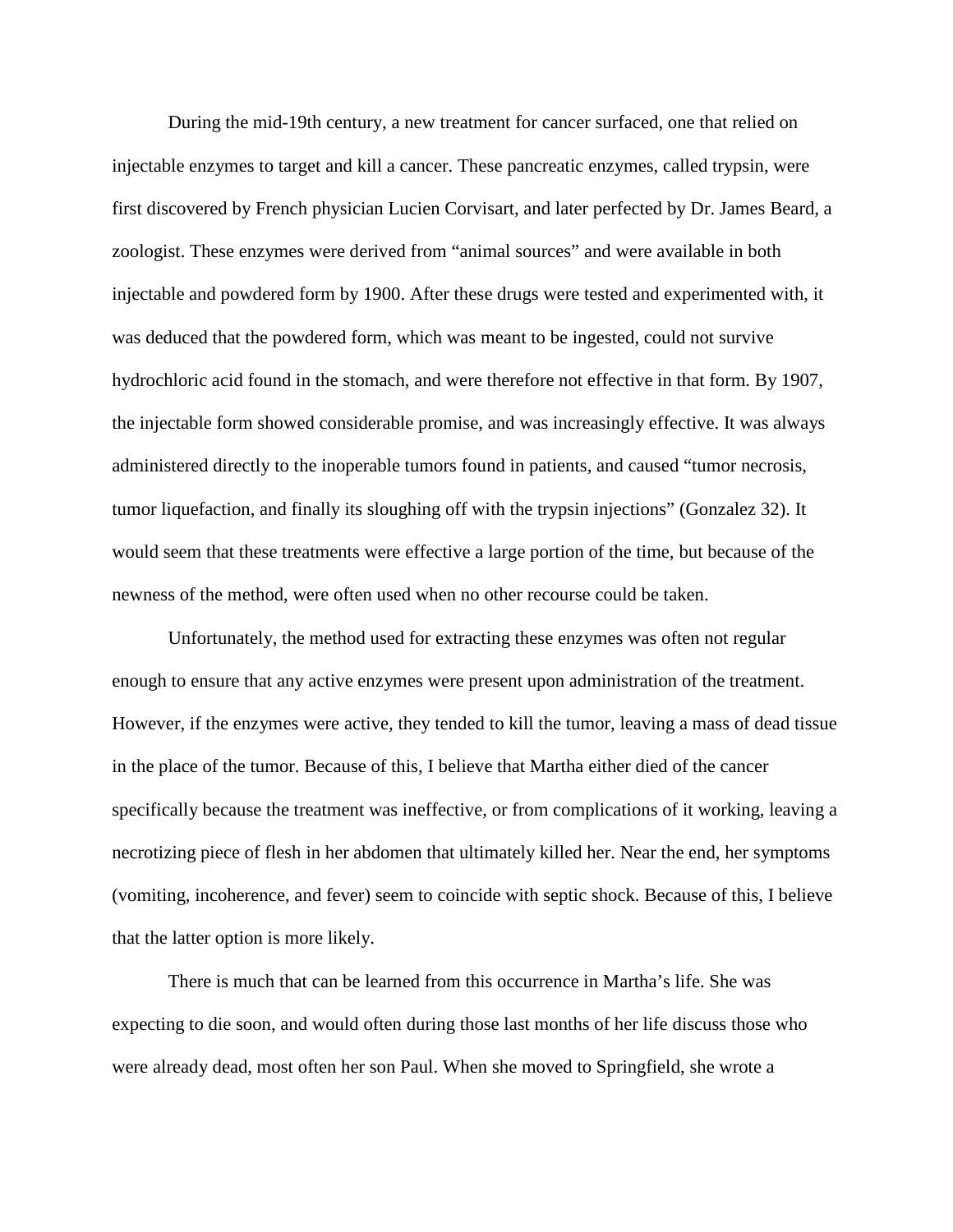lengthly passage discussing leaving her home, the farm. However, when she went to Kenton, she did not bemoan leaving the farm, and instead chose to focus on the excitement of traveling to a new place, and on her family, who visited her often. It is impossible to know if she knew she was going to die, and was anticipating being reunited with her loved ones, or if she believed the treatment would cure her cancer and give her more time with her living family. Whichever scenario, it is clear that she showed considerable strength through an ordeal that weakened her considerably, even preventing her from writing near the end.

Through this we can more completely understand the difficulties she went through and empathize with her situation. Martha McMillan was a woman of strength and character and chose during the final days of her life to focus on her family and friends. Through the historical detail of these treatments a reader appreciate her situation, one in which illness and death were common. She dealt with this illness and the illnesses of many of her loved ones who did not recover. Living during the turn of the century was difficult, and it is through these journals that a deeper understanding of that hardship, and her strength of character, can be grasped.